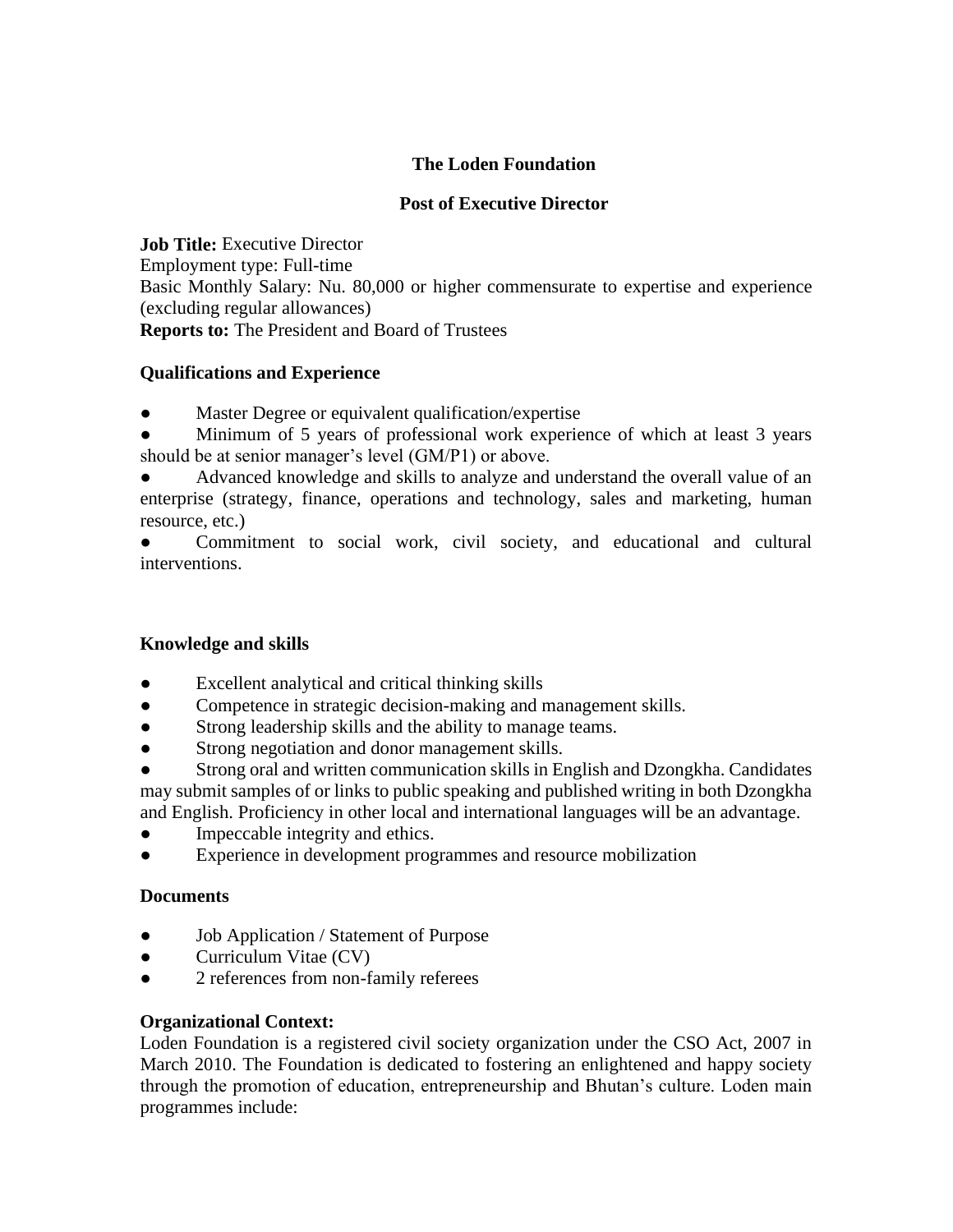- i) Promotion of Education and Learning
- ii) Development of Entrepreneurship
- iii) Preservation of Bhutan's Culture and Tradition

#### **The Summary**

Executive Director shall be responsible to manage the affairs of Loden Foundation through overall strategic planning, resource mobilisation, financial management, organizational development, programme implementation, staff management and operations, and official representation.

## **Profile**

The Executive Director is the Chief Executive Officer of the Loden Foundation. She/he is responsible for the overall leadership and management of the Loden Foundation's operational and administrative functions. Working under the guidance of the Loden Board, the Executive Director defines the foundation's strategic vision, and is accountable for its implementation and the results achieved. The Executive Director maintains strong relationships with a diverse range of stakeholders and funders that directly or indirectly contribute to the mission and goals of the Loden Foundation. The Executive Director has the responsibility and accountability to set the tone for the organization's external interactions by exemplifying values of high ethical standards, integrity and fairness. She/he must act in the best interests of the Loden Foundation in all contexts, and is responsible for ensuring this culture prevails across the organization's employees and contractors.

## **Roles and responsibilities**

The Executive Director reports to the Loden Foundation Board of Directors. Working closely with the President of the Loden Board, the Executive Director's Primary responsibilities are as set out below:

## **Working with the Board**

The Executive Director shall:

1. Work with the Board of Trustees to ensure all programmes and activities of Loden Foundation are aligned with the overall objectives of Loden Foundation, Civil Society Organizations Act and other associated regulations.

2. Support the Board in its strategic leadership of the organization.

3. Report to the Board on the operational, administrative and financial aspects of the Loden Foundation at each Board meeting.

4. Ensure the Board is made aware of key strategic and operational challenges the organization is encountering in the course of its work.

5. Represent the management and act as Member Secretary at Board meetings, and ensure effective and timely preparation and distribution of annotated agenda of Board meetings (including annual financial budgets) and minutes of Board meetings.

6. Communicate Board decisions to the Loden's staff and stakeholders.

## **Operational Management**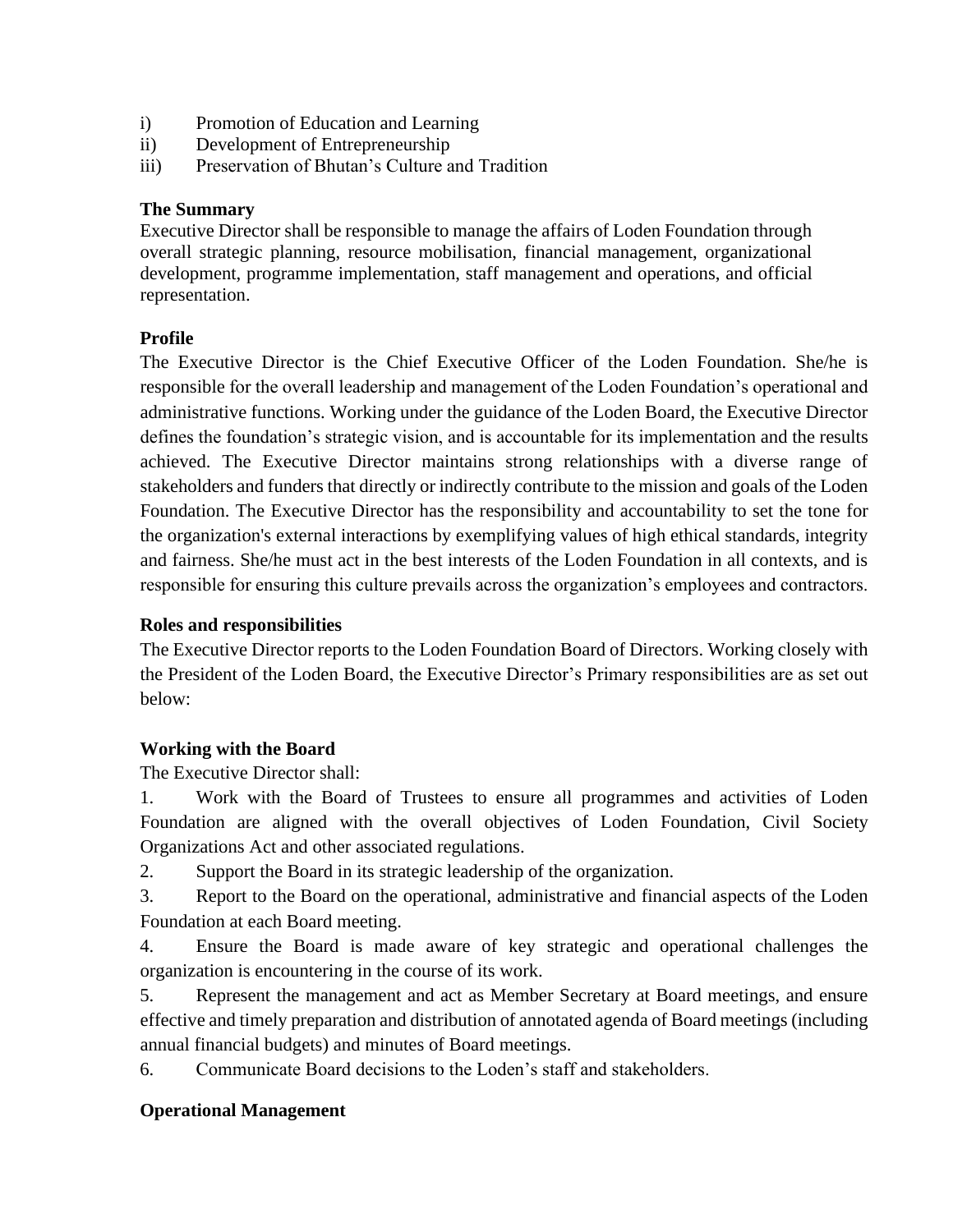The Executive Director shall:

1. Ensure, with the help of the Legal Officer, that the Loden Foundation's organizational structure, operational policies, rules and regulations, and other organizational processes are sound, up to date, in conformity with the laws of the Kingdom of Bhutan (especially the Civil Society Organizations Act of Bhutan, Loden Financial and Service Manuals and other relevant regulations) and able to effectively deliver on the strategic objectives defined by the Loden Board.

2. Work in close collaboration with the management team, put in place appropriate control measures for accountable, transparent, efficient and effective delivery of services. He/she shall ensure that there are strong fiduciary controls in place to monitor the use of Loden resources.

3. Provide oversight of Administration and Finance Divisions to ensure the overall transparency and effective financial and administrative functionality of the Loden assets.

4. Exercise authority over personnel and human-resource matters and further strengthen performance management by tracking key performance indicators across the organization.

5. Maintain a positive work environment that facilitates collaboration and information sharing and is conducive to attracting, retaining and motivating diverse talent within the organization.

6. Lead the Loden Management Team for smooth organizational management and effective implementation of the programmes.

7. Effectively manage operational or financial matters to deliver on the mandate of the Loden Foundation, including seeking additional authorities from the Board as may be needed.

8. In consultation with the Board of Trustees, and with the help of the Legal Officer, ensure that the administrative and programme policies, rules and regulation are relevant and up to date.

9. Put in place a functional filing system and database management system for maintaining records pertaining to all aspects of the Loden management, administration and programmes.

10. Work with the Board and the Loden Management team to develop investment policies and manage the investment of the financial resources of Loden.

11. Hire the other staff for Loden based on Board-approved budgets and authorization, prepares work-plans for such other staff, supervises the proper performance of their duties, evaluates and (if necessary) terminates other staff.

12. Be one of the signatories on Loden's bank accounts.

# **Leadership, Programme Delivery and Resource**

The Executive Director, with guidance from and support of the President and Board of Trustees, provides strategic direction for the organization, oversees programme development and delivery, and spearhead resource mobilization. Towards this, the Executive Director shall:

1. Engage in resource mobilization strategies both within and outside the country for institutional and programme sustainability.

2. Operationalize, lead and monitor the implementation of the Loden's strategy and ensure the effective implementation of innovative approaches and instruments to deliver on the strategic objectives.

3. Ensure meaningful monitoring and evaluation of the Loden programmes and performance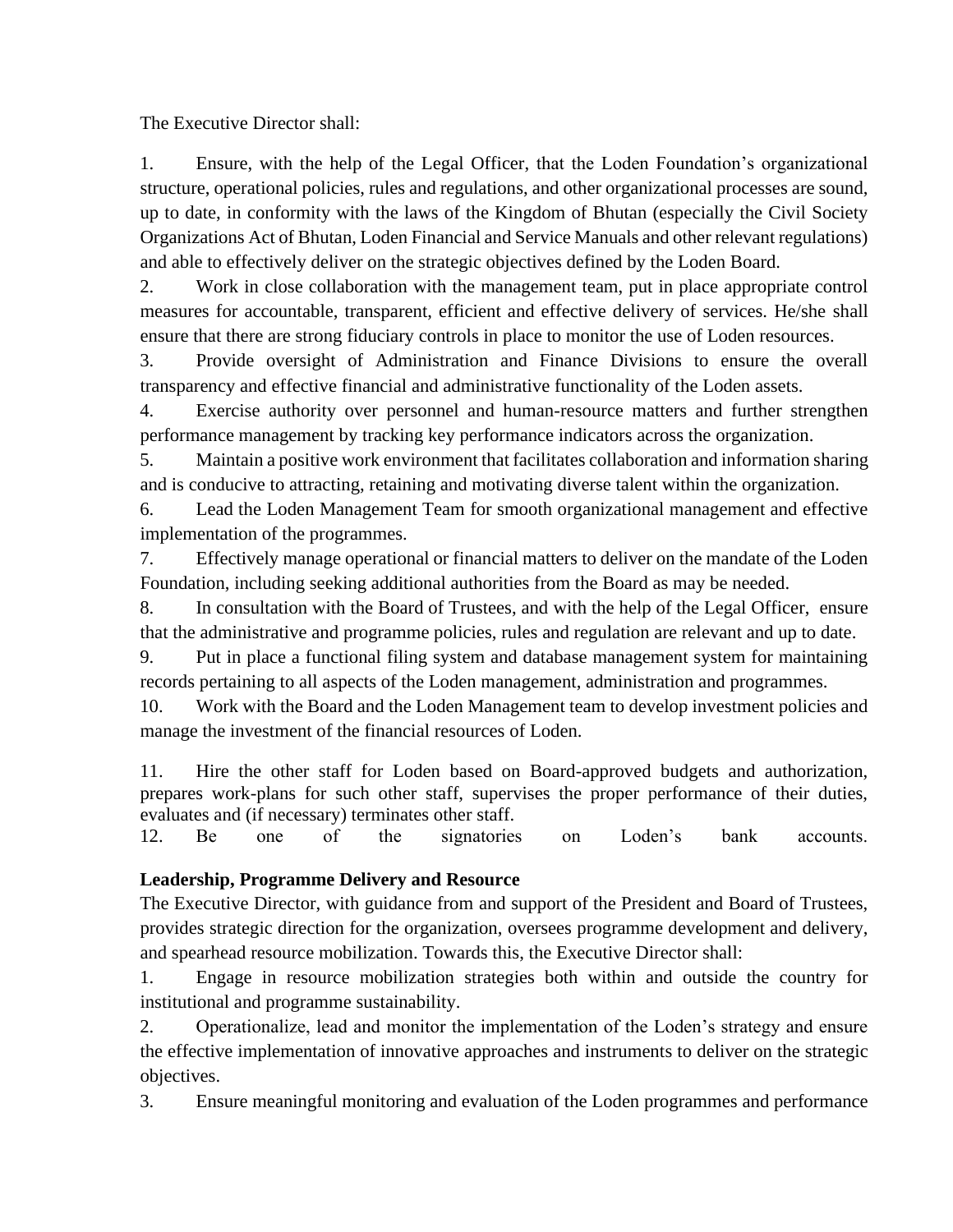and the provision of accurate analysis and routine reporting on the impact and performance of the Loden programmes.

4. Oversee the management and timely implementation of all organizational programmes and contacts according to procurement systems and practices that deliver value for money and focus on the primary work of the Loden Foundation.

## **Networking and Publicity**

The Executive Director is the official face of the organization and has the responsibility to safeguard the effectiveness, reputation and profile of the Loden Foundation. For this, the Executive Director shall:

1. Represent the Loden Foundation at the highest level, ensuring its role as a public benefit Civil Society Organization is well understood, through direct engagement with policy-makers.

2. Represent Loden Foundation before any competent authority when delegated by the Board of Trustees or its President.

3. Represent Loden Foundation's ex-officio membership to committees, Boards etc. as and when requested.

4. Represent Loden and its work with external stakeholders to build effective partnerships with public and private entities to support the work of the organization.

5. Build and maintain effective alliances, interactions with, and ensure responsiveness to public and private partners and stakeholders of the Loden programmes.

6. Build and maintain effective alliances and operational collaboration with government agencies, private partners and donors.

7. Execute an effective media strategy and maintain effective communications with all the stakeholders through regular publication of newsletters, annual reports and other forms of communication as may be appropriate.

8. Continually strive to strengthen membership, drive and networking that encourage individuals and institutions to engage in and contribute to Loden programmes.

## **Other Task and Responsibilities**

The Executive Director shall carry out any other tasks and responsibilities that the Loden Board of Trustees may entrust from time to time.

## **Remuneration**

Basic salary Nu.80,000 or higher, negotiable commensurate to the expertise, experience and output of the candidate. Other benefits and allowances shall be as per the existing Financial Regulations of the Loden Foundation.

*Note:* The scope of work, expected results and other requirements may be altered by the Board from time to time in consultation with the employee without significantly changing the essence of the job requirement to serve the interest of the Loden Foundation.

The Board of the Loden Foundation reserves the right to change, delay, alter and cancel the process and outcome of the selection with due consideration of Loden's equal opportunity policy and best practices.